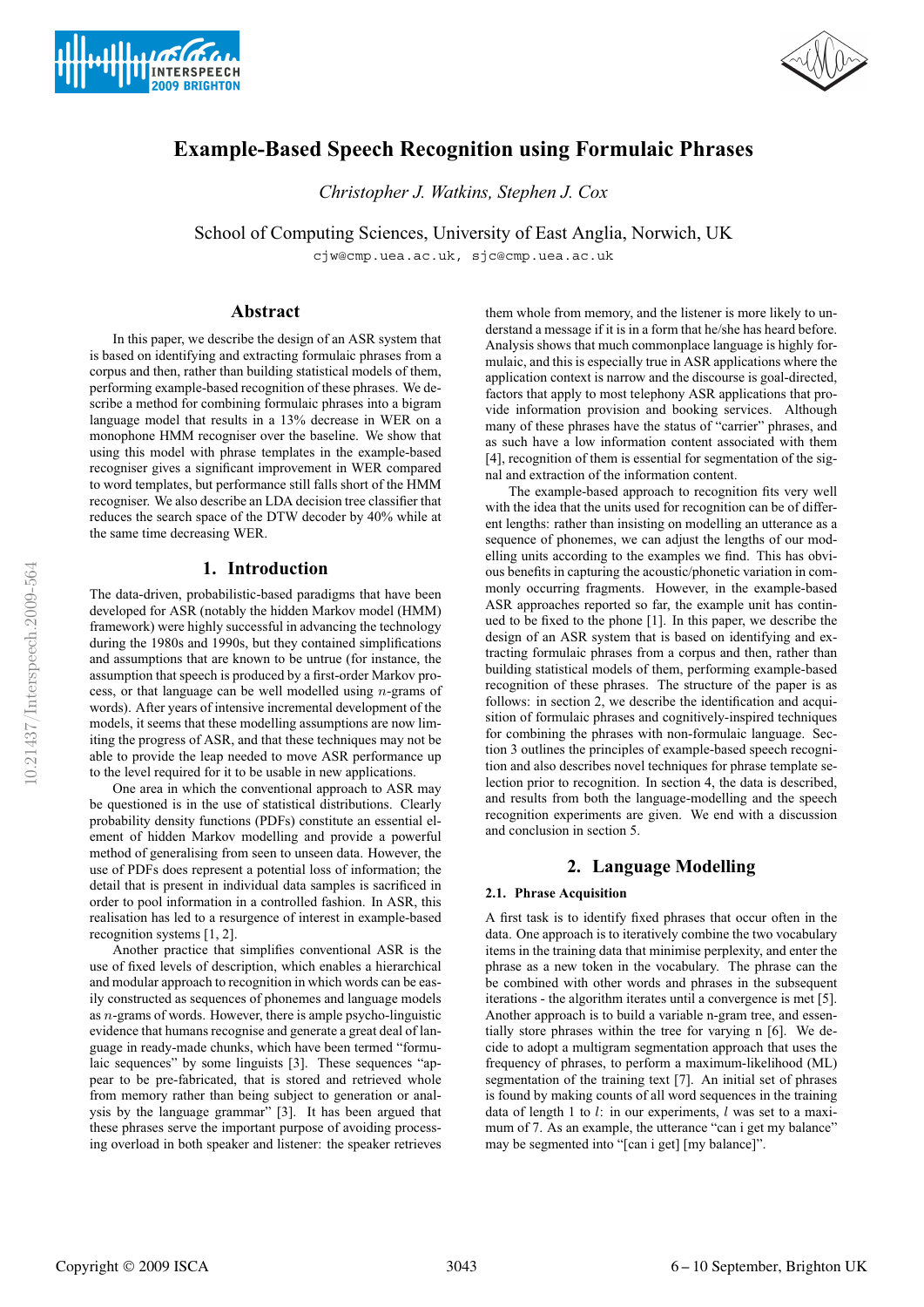### **2.2. Combining phrases with n-grams**

The phrases themselves can be used to generate a language model, without the use of the phrase classes. Each phrase appears as an item in the lexicon, and an n-gram language model of phrases is trained in exactly the same way as one trains a word-level n-gram language model i.e. by counting n-grams of phrases and applying an appropriate smoothing technique (we used Good-Turing smoothing). A phrase-bigram (PB) model was trained in this way, as was a word-bigram (WB) for comparison purposes. The topologies of the WB and PB models are shown in Figure 1, although backoff and unigram transitions are omitted.



Figure 1: *Different language model topologies.*

A language model consisting of n-grams between phrases provides only an approximate generalisation to the unseen data (test-set), as many formulaic phrases allow variations within the phrases. For example, the following utterance occurs in the testset, but not in the training-set: "hi can i get my membership card balance". It might be that in the training set, "hi" and "can i get my" have been seen, and thus the first part of the utterance is modelled accurately. But for the second part of the utterance, although "membership" occurs in the training-set, it does not do so in the context "my membership card balance": the closest matches in the phrase lexicon are "my card balance" and "my credit card balance". The introduction of "membership" into the utterance will make it impossible for the recogniser to decode it accurately.

One view from language theory is that humans use a *dual processing* [3] approach to production and perception of language. Language is constructed using a combination of formulaic phrases and constituents that are assembled at a higher level using grammatical principles. This process can be modelled using an extension to the word bigram language model, where word bigrams are combined alongside with the phrase bigrams in the language model. We term this extended model WPB (word bigrams + phrase bigrams), and it is shown schematically in Figure 1. WPB allows phrases and words to be combined in the decoding: however, a disadvantage of this approach is that to allow a transition from a phrase to a word (and vice versa) requires that the decoder "backs off" to the unigram probability. Consider, for instance, the WPB model, shown in Figure 1, processing the input utterance "can i get my statement". If the current state of the decoder is at the end of the word "get" within the phrase model for "can i get", the decoder must then exit the phrase model and move to the first state of the word model for "my" if it is to successfully decode the input (this presumes that the bigram "my statement" was seen in the training-set). The only way it can do this is by "backing-off" and using the unigram transition (not shown in Figure 1).

Our solution to this is a technique that we term the *word phrase link bigram* (WP<sub>-L-B</sub>). This model includes word and phrase bigrams as before, but also includes bigrams of the final words of phrases and the phrases themselves (this can also be extended to higher order n-grams by taking the  $n - 1$  words before and after a phrase). For the example in Figure 1, this model now provides a transition from "can i get" to "my", and also from "get" to "my balance".

# **3. Example-Based Recognition**

De Wachter et al. have adapted traditional template-based dynamic programming (DP) techniques to deal with largevocabulary speaker-independent recognition and hence compete in performance with current HMM based systems [1]. In our work, we have used two of these methods: a new class-based distance measure, and the *time filter* algorithm (see Section 3.1). The class-based distance measure, which is an adapted version of the Mahalanobis distance, uses a HMM state alignment to group reference frames into classes, from which a diagonal covariance matrix is estimated (see [1]).

#### **3.1. Acoustic pre-selection of possible template candidates**

Even for a small dataset, using phrase templates makes the search space for a Viterbi decoder (with DTW) vast: for example, the vocabulary size of our data (Section 4.1) is approximately 1500 words, which results in about 65,000 templates. Using this search space would be similar to using 65,000 HMMs in a conventional system, whereas actual current systems use a few thousand context-dependent phoneme models. De Wachter et al. have developed the *time filter* algorithm [1] which is an acoustic pass over the input that seeks aproximate diagonal matches i.e. it attempts find potential templates for the decoding of the input, with relaxed constraints, resulting in a large reduction in the search space.



Figure 2: *Time filter algorithm. The NN hits create four activations, terminating in the tail - the template becomes a candidate.*

The time filter algorithm works first by finding the *k nearest neighbours* (KNN) of the reference database to the current input frame. De Wachter et al. use a KNN Roadmap [1], which is organised by frame class (from the HMM state alignment). We have replaced this step with vector quantisation (VQ): each class is quantised into a certain number codewords, with the mean frame used as the comparison to the input frame. Codewords are ranked in order of closeness to the input frame, with each frame in the closest codewords loaded into the KNN list until  $K$  is reached. The nearest neighbours (NN) generate a sequence of activation regions within a template (Figure 2), and if these sequences cover the length of a template  $\vec{Y}$ , then the template becomes a candidate for recognition, for a start time  $t$ with an acoustic distance  $D(\vec{Y})$ . The reader should refer to [1] for more details.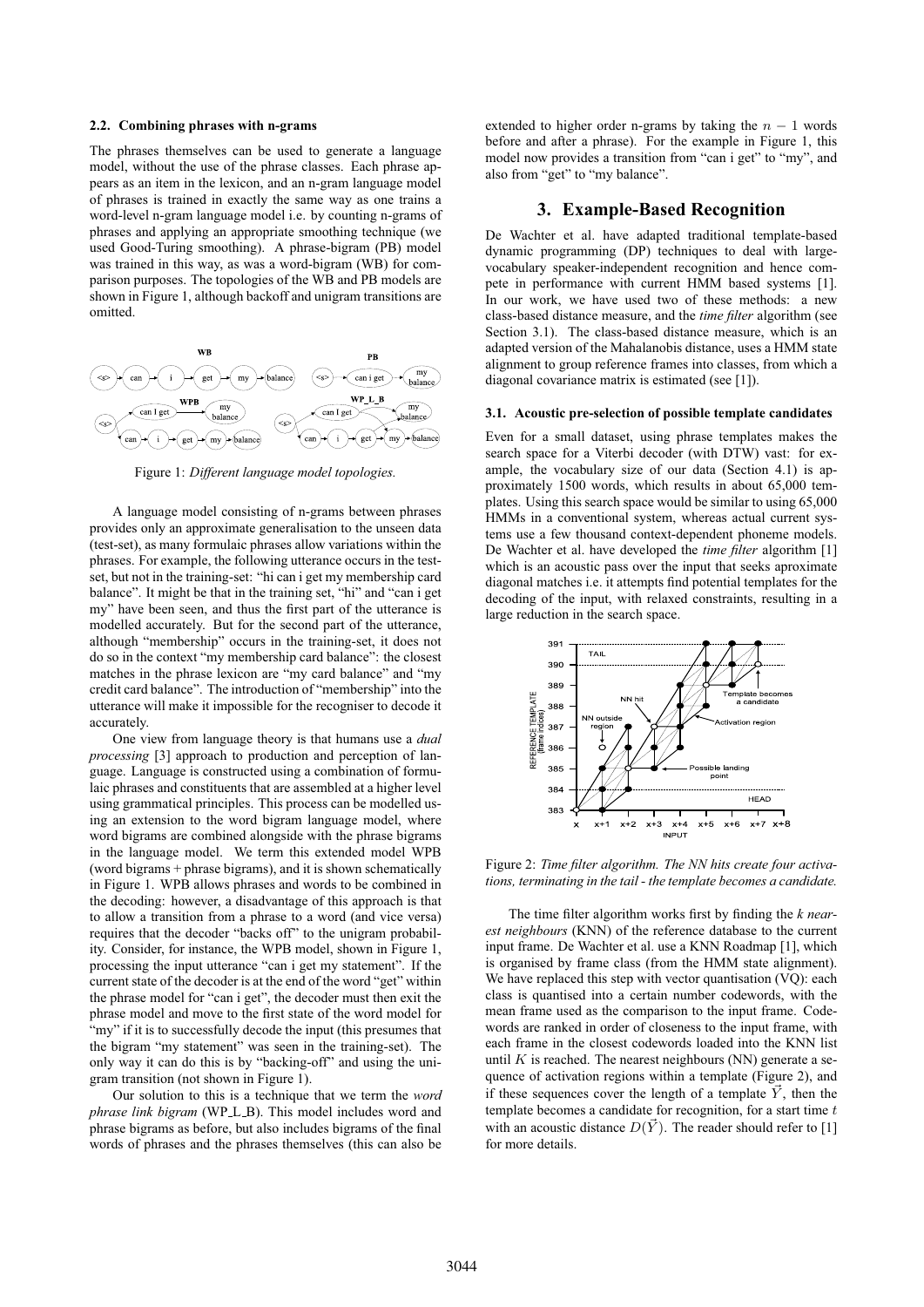The time filter algorithm has, to-date, only been applied to phoneme templates [1]. Our novel application to phrase-length templates, requires a further extension. Because the templates are so varied in length (a short template representing "a" might be 5 frames long, while a longer template representing "i would like to know" might be 70 frames long), a normalisation method is needed for their acoustic distance, which is accumulated over the time filter process. As the time filter algorithm is based on the DTW, a template's distance is based on the distance between input frames and template frames, as well as additional penalties for skips and stalls. This means that longer templates will garner more penalties as the input is processed (unless they are perfect matches). Our solution to this problem is the normalised distance,  $D_{\lambda}(\vec{Y})$ :

$$
D_{\lambda}(\vec{Y}) = \frac{D(\vec{Y})}{|\vec{Y}|(1 + e^{\lambda |\vec{Y}|})}
$$
(1)

where,  $\vec{Y}$  is the reference template,  $|\vec{Y}|$  represents the length of template  $\vec{Y}$ ,  $D(\vec{Y})$  is the pre-normalised acoustic distance of  $\vec{Y}$ , and  $\lambda$  is a user-defined weight. The normalised distance measure uses a form of the *sigmoid* function [8], of general form  $S(t) = 1/(1 + e^{-t})$ , where the weight  $\lambda$  can be used to define the smoothness of normalisation i.e. the growth of the normalising factor as the template length increases. A typical value for  $\lambda$  in our experiments is 0.05.

#### **3.2. An LDA-based filtering of template candidates**

As a post-processing stage, the template candidates are filtered using a process that combines a 2-level *decision tree* with *linear discrimant analysis* (LDA) [9], in an attempt to increase the ratio of correct to incorrect templates for any utterance. First of all, the time filter is run on the training utterances, and a 3-d feature vector is extracted for each template candidate (defined in Section 3.2.1) for all training utterances (resulting in approximately 55 million training vectors for our data). The training vectors are labelled as either *correct* or *incorrect* (i.e. a two-class problem), by comparing the start times and template labels (e.g. "i'd like to") to the annotation of the training utterances (from a HMM flat start). We then apply the LDA twice to the training vectors using a decision tree (see Figure 3) and then transform the training vectors to a 1-d space. The threshold for classifying templates as correct or incorrect can be placed anywhere in this space to control acceptance/rejection of candidate templates: in the experiments reported here, it is placed at the optimum decision point where the distributions cross. To filter the test candidates, features are extracted, and both sets of eigenvectors and thresholds from the training sequence are used to transform the test vectors and classify them using the same decision tree.

#### *3.2.1. Features for LDA*

For this initial work, we have chosen a 3-d feature vector to represent each template activation candidate from the output of the time filter algorithm. The first feature is a count-based probability, and a variant of the relative frequency probability:

$$
Pr(\vec{Y}|t) = \frac{C_{window}^*(W_1, t)}{C_{window}^*(W \in V, t)}
$$
(2)

where,  $\vec{Y}$  is the template candidate, t is the start time (frame number) of template  $\vec{Y}$ ,  $W_1$  is the first word of  $\vec{Y}$  which has

a label string defined by  $W_1^j$  where j is the number of words that  $\overrightarrow{Y}$  represents, and  $W \in V$  represents any template label string in the vocabulary V. The  $C^*_{window}$  function counts template labels within a window of size  $l$ , centred on time  $t$ , and weights the counts using an un-normalised Gaussian radial basis function (RBF), where the mean,  $\mu$ , of the Gaussian is at time  $t$  (at the center of the window), and the standard deviation, σ, is user-defined (typically  $σ = 3$  in our experiments).



Figure 3: *The LDA decision tree. The LDA is first applied to all training vectors,*  $\vec{x}$ , then to all vectors  $\vec{y} \in \vec{x} < t_a$ .  $\vec{e}_a$  and  $\vec{e}_b$ *are the eigenvectors for each LDA.*

The second feature, is the *z-score* of the template distance scores, defined as  $z(\vec{Y}) = (D_{\lambda}(\vec{Y}) - \mu_{D_{\lambda}})/\sigma_{D_{\lambda}}$ , where the  $\mu_{D_\lambda}$  and  $\sigma_{D_\lambda}$  are calculated over the entire time filter output for an utterance. The third feature is the length of the template activation,  $L(\vec{Y})$ , giving the feature vector for template  $\vec{Y}$ , at time t as  $F(\vec{Y}, t) = [Pr(\vec{Y}|t) z(\vec{Y}) L(\vec{Y})].$ 

# **4. Experiments and Results**

#### **4.1. Data and Experimental Procedure**

The data used in this study consisted of transcriptions of telephone calls to an experimental call-routing system. Customers were invited to call up the system and to make the kind of enquiry they would normally make when talking to an operator. Only their initial, query utterance was transcribed. The transcriptions were divided into a training-set of 4800 utterances and a testing set of 1000. The training set vocabulary size is approximately 1500 words, and the test-set size is 900 words after removal of any utterances that contained out-of-vocabulary (OOV) words. The utterances themselves were of low quality because of factors such as restricted bandwidth, noise and distortions. Because the low accuracy obtainable from recognizing this material could disguise the effects of language modelling that we were investigating here, a single speaker re-recorded the transcriptions using high quality recording equipment - all original disfluencies in the speech, such as pauses, repetitions, and grammatical errors, were retained in the recordings. The training-set utterances consisted of approximately 3.5 hours of speech and the test-set 40 minutes.

The acoustic models for the HMM speech recognition experiments were built using HTK. They were speaker dependent models using three state monophone HMMs with 20 Gaussian mixture components per state. Templates for the example-based recogniser are defined by the multigram segmentation of Section 2.1, leading to approximately 65k phrase templates. We used the CMU toolkit [10] to train all n-gram probabilities for the language models, and in our experiments, we used bigram estimation - trigrams actually gave an increase in word error rate (WER) when tested on the baseline HMM recogniser.